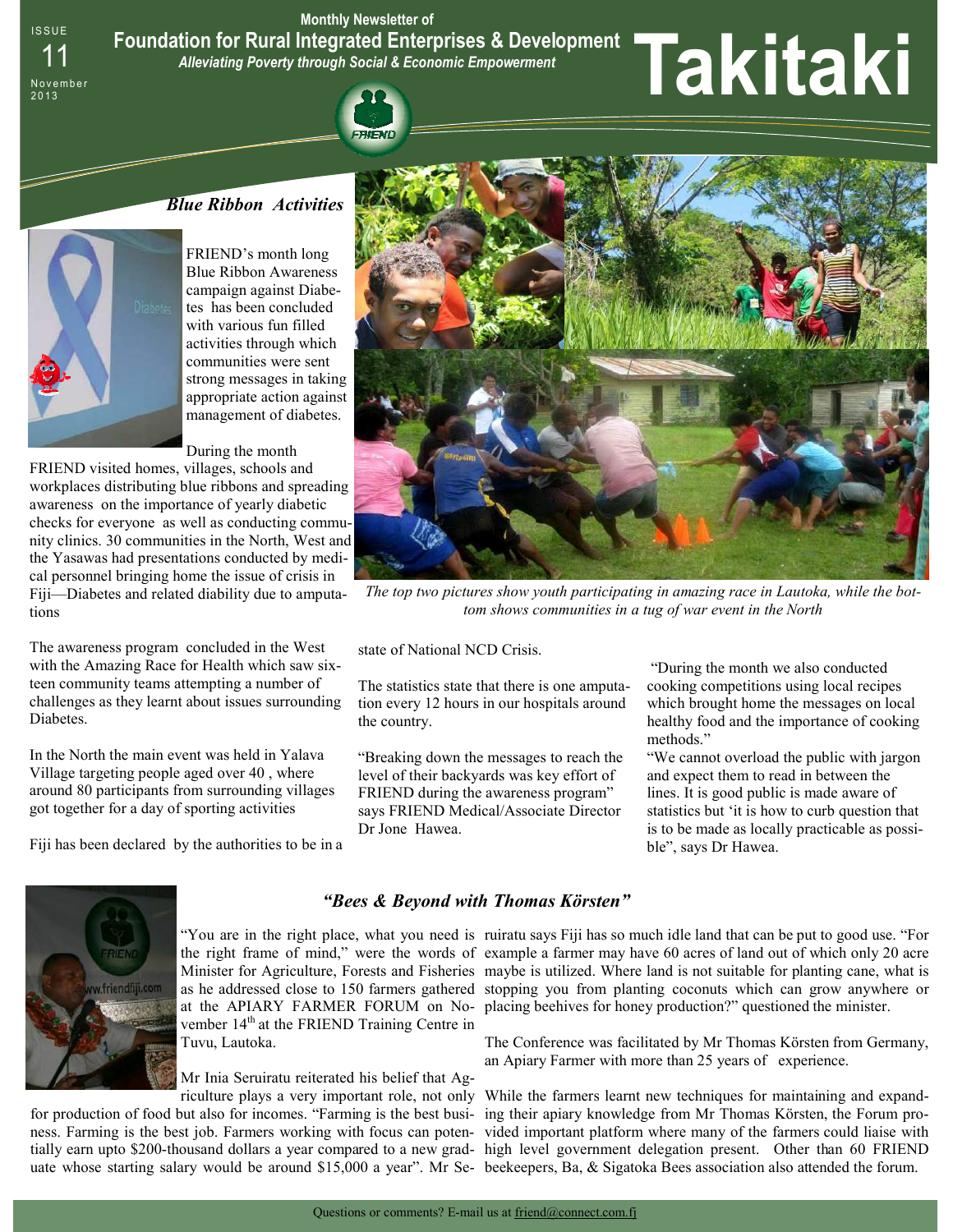

## *Back to Yasawas*

AUSAID funded Nurseries Project is aimed to ensure speedy recovery in terms of food security for the islands after disasters

*Boat ride in high seas - FRIEND Associate Director Dr Jone Hawea & Field Officer Abdul Saiyaz* 

A follow up visit to the Yasawas revealed that seeds left behind two months earlier were well used to develop vegetable gardens. Large vegetable gardens have emerged in 3 communities where work had started earlier. A family in Marou surprised everyone with large gardens from the seeds provided, women's group in Kese had a range of gardens and backyard gardens emerged in Malevu.

 FRIEND revisited the Yasawas this month to provide technical support to sustain the gardens and food security programs as well as identify potential beneficiaries for plant nursery projects in Yasawas.





*L-R SOFRECO Head, Mathieu Dassonville, PMU Team Leader Andrew Winter Taylor and FRIEND Director, Sashi Kiran* 

Despite the heavy rains this month visiting SOFRECO boss Mathieu Dassonville visited the projects funded by the EU.

He was accompanied by SOFRECO employees in Fiji.

SOFRECO is a French company that is contracted to monitor EU Social mitigation project and the unit is based in Lautoka.

### *Disaster Risk Planning Workshop for Vulnerable Communities*

Communities from around Lautoka gathered at FRIEND for a one day workshop on Disaster Risk Planning as heavy rains of the past few weeks caused increased apprehensions of worsening weather in the coming weeks.

The workshop was attended by community leaders who had to draw their villages and identify risks after which they planned to go back and consult their village on the risks and plan preparedness.

"Our community sits in the banks of a river. Homes on lower land always gets flooded when the river bursts its banks. Many homes were also heavily damaged in the cyclone last year. We had not expected the cyclone to be so strong as we had never seen such damage before. Now we know better. This workshop is a good reminder that we need to work together to reduce the risks" says Turaga Ni Koro of Matawalu village.

The plans will be monitored by Field Officers to provide ongoing support for disaster preparedness in these communities as FRIEND continue to work toward food security.



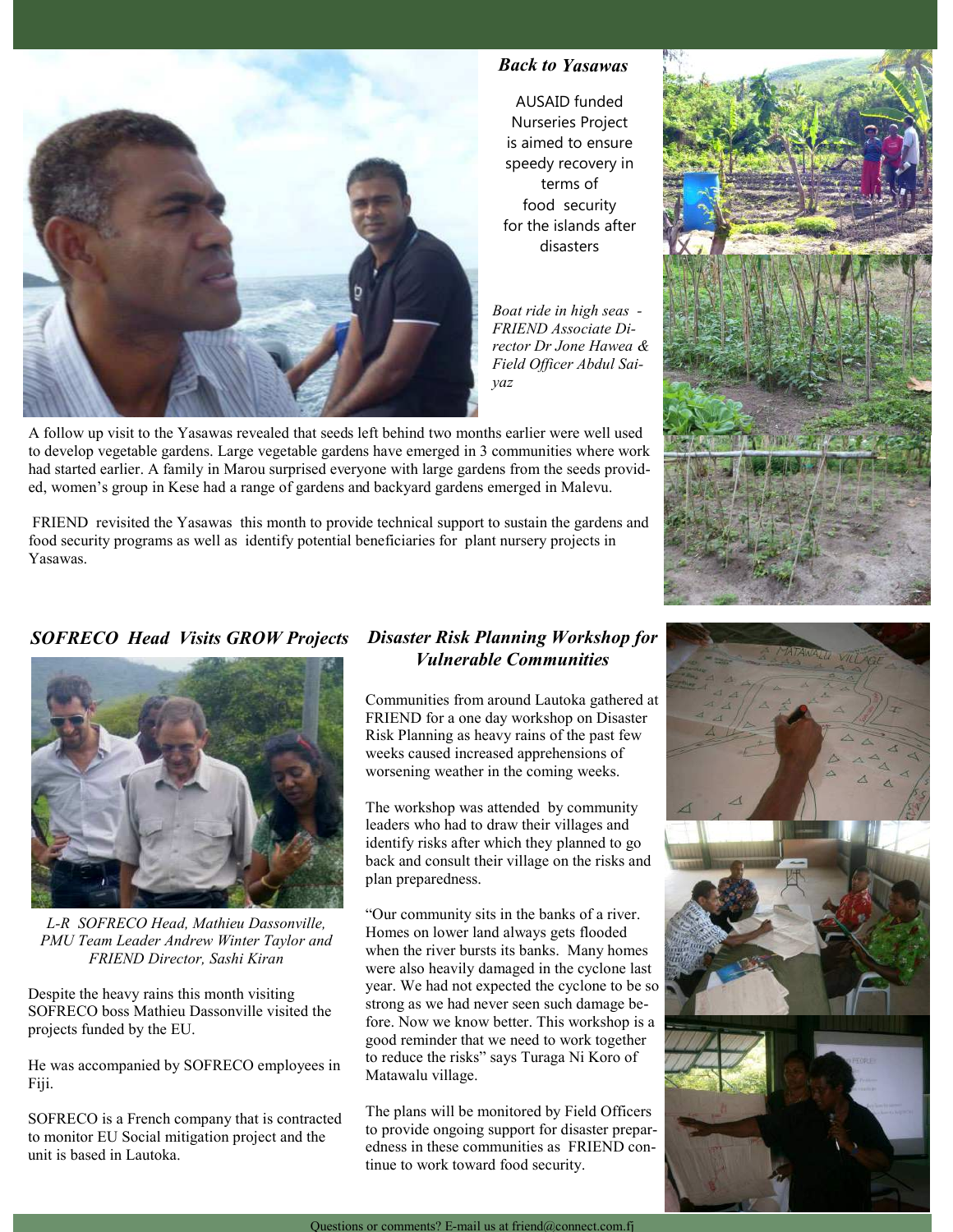

# *Bees, Wax and Candle Making*

"If you are going swimming, you will get wet, it is the same with working with bees, you may get stung by a few, but is doesn't kill you," quipped Thomas Körsten as he worked away happily answering questions from the participants at his candle making workshop.

The workshop was

aimed to familiarize GROW Apiary Project holders with income opportunities from their projects apart from honey.

GROW project holders are now producing their own wax sheets utilizing the wax from their hives and are also equipped with skills and knowledge on how to make genuine beeswax candles.

"Uptil now we have had to rely on imported wax sheets which costs us 2 dollars per sheet to expand or maintain our hives. After this workshop we can now collect and filter our own wax to make wax sheets.," said beekeepers from Ba.

"Candle making takes a lot of patience and very steady hands," says Ashika. 'But I am pleased with my first efforts at making these."

"In Fiji there is a lot that needs to be done to establish beekeeping as an industry. The potential is huge. And it is not complicated once farmers are able to grasp the basics," say Mr Körsten.



## *Recipe Corner— Roast-*If using a gas grill (direct *ed Breadfruit*

*Ingredient:* 1 Breadfruit

*Directions:* If using a charcoal : nestle the breadfruit in the coals, raking the latter around it to cover as much of the fruit as possible. Cook the breadfruit *u*ntil the skin is charred and the flesh is very soft. This will take 40 to 60 minutes, depending on the size and ripeness of the breadfruit. To test for doneness, insert a metal skewer the breadfruit should be soft in the center.

method), preheat to medium. When ready to cook, place the breadfruit on the hot grate and grill until the skin is charred and the flesh is very soft (see above for timing and test for doneness).

To serve, cut or break the breadfruit into wedges and trim away the burnt part.

*It can be served with meals however tastes the best with a squeeze of lime, chilli and garlic.*